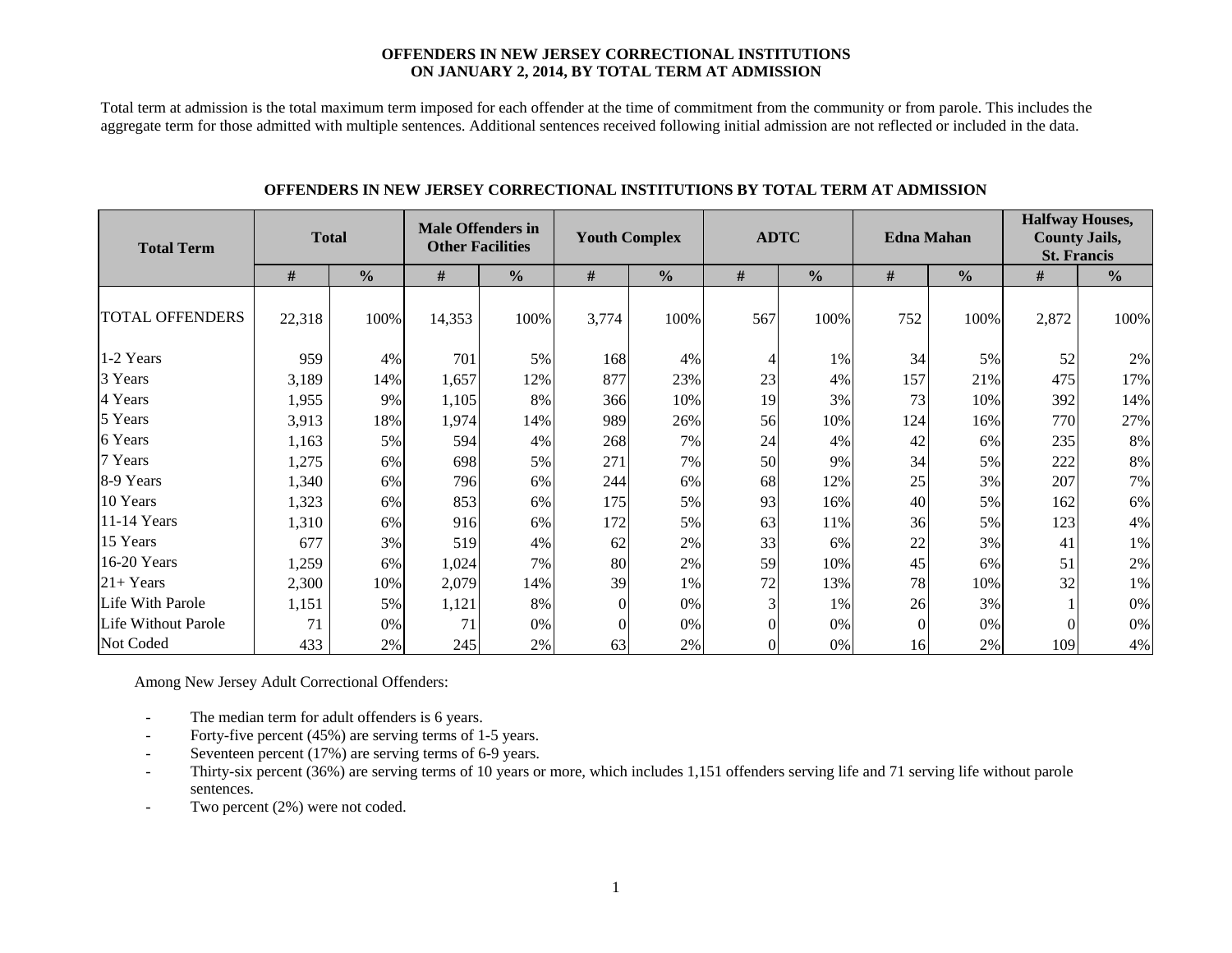# **Prison Complex Offenders By Total Term At Admission**

| <b>Institution</b>   | <b>Total</b> | $1 - 2$<br>Years | 3<br>Years | $\overline{\mathbf{4}}$<br>Years | 5<br><b>Years</b> | 6<br>Years | $\overline{7}$<br>Years | $8-9$<br>Years | 10<br>Years | $11 - 14$<br>Years | 15<br><b>Years</b> | $16 - 20$<br><b>Years</b> | $20+$<br>Years | Life<br>With<br>Parole | Life<br><b>Without</b><br>Parole | <b>Not</b><br><b>Coded</b> |
|----------------------|--------------|------------------|------------|----------------------------------|-------------------|------------|-------------------------|----------------|-------------|--------------------|--------------------|---------------------------|----------------|------------------------|----------------------------------|----------------------------|
|                      |              |                  |            |                                  |                   |            |                         |                |             |                    |                    |                           |                |                        |                                  |                            |
| <b>Bayside</b>       | 1,176        | 67               | 180        | 133                              | 214               | 66         | 76                      | 95             | 84          | 77                 | 31                 | 60                        | 49             | 15                     | $\mathbf 0$                      | 29                         |
| Main                 | 100%         | 6%               | 15%        | 11%                              | 18%               | 6%         | 6%                      | 8%             | 7%          | 7%                 | 3%                 | <b>5%</b>                 | 4%             | 1%                     | 0%                               | 2%                         |
| <b>Bayside</b>       | 687          | 54               | 150        | 91                               | 112               | 26         | 27                      | 31             | 41          | 38                 | 25                 | 39                        | 35             | $\Omega$               | $\Omega$                         | 18                         |
| Farm                 | 100%         | 8%               | 22%        | 13%                              | 16%               | 4%         | 4%                      | 5%             | 6%          | 6%                 | 4%                 | 6%                        | 5%             | $0\%$                  | $0\%$                            | 3%                         |
| <b>Bayside</b>       | 348          | 30               | 61         | 29                               | 68                | 24         | 21                      | 29             | 22          | 21                 | 12                 | 15                        | 6              | $\Omega$               | $\mathbf 0$                      | 10                         |
| Ancora               | 100%         | 9%               | 18%        | 8%                               | 20%               | 7%         | 6%                      | 8%             | 6%          | 6%                 | 3%                 | 4%                        | 2%             | $0\%$                  | 0%                               | 3%                         |
| <b>Bayside Total</b> | 2,211        | 151              | 391        | 253                              | 394               | 116        | 124                     | 155            | 147         | 136                | 68                 | 114                       | 90             | 15                     | $\overline{0}$                   | 57                         |
|                      | 100%         | 7%               | 18%        | 11%                              | 18%               | 5%         | 6%                      | 7%             | 7%          | 6%                 | 3%                 | 5%                        | 4%             | 1%                     | 0%                               | 3%                         |
| <b>CRAF</b>          | 280          | 33               | 88         | 65                               | 50                | 5          | 6                       | 4              | 3           | 1                  | $\Omega$           | $\overline{0}$            | $\Omega$       | $\overline{0}$         | $\overline{0}$                   | 25                         |
| <b>Jones Farm</b>    | 100%         | 12%              | 31%        | 23%                              | 18%               | 2%         | 2%                      | 1%             | 1%          | 0%                 | 0%                 | 0%                        | 0%             | 0%                     | 0%                               | 9%                         |
| <b>CRAF</b>          | 365          | 87               | 70         | 38                               | 60                | 13         | 17                      | 16             | 7           | 5 <sup>1</sup>     | 3                  | $\overline{3}$            |                |                        | $\mathbf 0$                      | 44                         |
| <b>Reception</b>     | 100%         | 24%              | 19%        | 10%                              | 16%               | 4%         | 5%                      | 4%             | 2%          | 1%                 | 1%                 | 1%                        | 0%             | 0%                     | 0%                               | 12%                        |
| <b>CRAF Total</b>    | 645          | 120              | 158        | 103                              | 110               | 18         | 23                      | 20             | 10          | 6                  | 3                  | 3                         | $\mathbf{1}$   | $\mathbf 1$            | $\overline{0}$                   | 69                         |
|                      | 100%         | 19%              | 24%        | 16%                              | 17%               | 3%         | 4%                      | 3%             | 2%          | 1%                 | 0%                 | 0%                        | 0%             | 0%                     | 0%                               | 11%                        |
| <b>East Jersey</b>   | 1,359        | 4                | 17         | $\overline{7}$                   | 32                | 12         | 22                      | 52             | 73          | 135                | 85                 | 257                       | 436            | 225                    | $\overline{2}$                   | $\overline{0}$             |
|                      | 100%         | 0%               | 1%         | 1%                               | 2%                | 1%         | 2%                      | 4%             | 5%          | 10%                | 6%                 | 19%                       | 32%            | 17%                    | 0%                               | 0%                         |
|                      |              |                  |            |                                  |                   |            |                         |                |             |                    |                    |                           |                |                        |                                  |                            |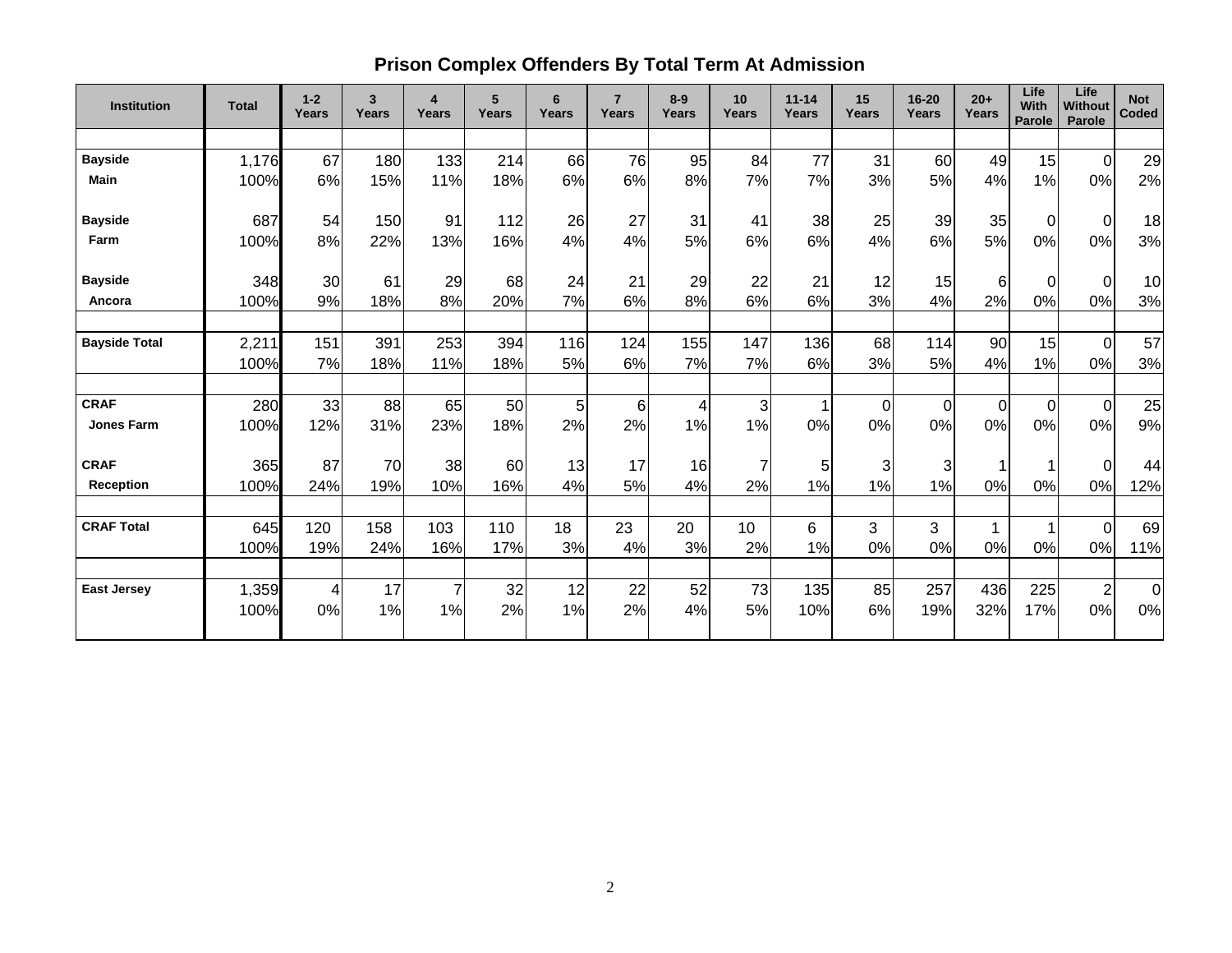# **Prison Complex Offenders By Total Term At Admission**

| <b>Institution</b>                          | <b>Total</b> | $1 - 2$<br>Years | 3<br>Years | 4<br>Years | 5<br>Years | 6<br>Years | $\overline{7}$<br>Years | $8-9$<br>Years | 10<br>Years | $11 - 14$<br>Years | 15<br>Years | 16-20<br>Years | $20+$<br>Years | Life<br>With<br><b>Parole</b> | Life<br><b>Without</b><br>Parole | <b>Not</b><br>Coded |
|---------------------------------------------|--------------|------------------|------------|------------|------------|------------|-------------------------|----------------|-------------|--------------------|-------------|----------------|----------------|-------------------------------|----------------------------------|---------------------|
|                                             |              |                  |            |            |            |            |                         |                |             |                    |             |                |                |                               |                                  |                     |
| <b>Midstate</b>                             | 700          | 86               | 165        | 103        | 175        | 49         | 41                      | 32             | 10          | 13                 | 5           | $\overline{2}$ | 3              | 0                             | $\Omega$                         | 16                  |
|                                             | 100%         | 12%              | 24%        | 15%        | 25%        | 7%         | 6%                      | 5%             | 1%          | 2%                 | 1%          | 0%             | 0%             | 0%                            | 0%                               | 2%                  |
|                                             |              |                  |            |            |            |            |                         |                |             |                    |             |                |                |                               |                                  |                     |
| <b>NJ State Prison</b>                      | 1,839        | 8                | 40         | 18         | 67         | 16         | 21                      | 21             | 27          | 40                 | 23          | 74             | 820            | 578                           | 68                               | 18                  |
|                                             | 100%         | 0%               | 2%         | 1%         | 4%         | 1%         | 1%                      | 1%             | 1%          | 2%                 | 1%          | 4%             | 45%            | 31%                           | 4%                               | 1%                  |
| <b>Northern</b>                             | 1,814        | 59               | 153        | 109        | 214        | 76         | 91                      | 110            | 167         | 180                | 88          | 182            | 239            | 134                           | $\mathbf 0$                      | 12                  |
| <b>Main</b>                                 | 100%         | 3%               | 8%         | 6%         | 12%        | 4%         | 5%                      | 6%             | 9%          | 10%                | 5%          | 10%            | 13%            | 7%                            | 0%                               | 1%                  |
| <b>Northern</b>                             | 534          | 23               | 91         | 46         | 105        | 36         | 37                      | 37             | 29          | 33                 | 14          | 29             | 43             | 9                             | 0                                | $\overline{2}$      |
| <b>Ad Seg Male</b>                          | 100%         | 4%               | 17%        | 9%         | 20%        | 7%         | 7%                      | 7%             | 5%          | 6%                 | 3%          | 5%             | 8%             | 2%                            | 0%                               | 0%                  |
| <b>Northern Total</b>                       | 2,348        | 82               | 244        | 155        | 319        | 112        | 128                     | 147            | 196         | 213                | 102         | 211            | 282            | 143                           | $\Omega$                         | 14                  |
|                                             | 100%         | 3%               | 10%        | 7%         | 14%        | 5%         | 5%                      | 6%             | 8%          | 9%                 | 4%          | 9%             | 12%            | 6%                            | 0%                               | 1%                  |
| <b>Southern</b>                             | 1,865        | 131              | 335        | 244        | 441        | 118        | 119                     | 138            | 112         | 81                 | 36          | 40             | 20             | 10                            | $\Omega$                         | 40                  |
|                                             | 100%         | 7%               | 18%        | 13%        | 24%        | 6%         | 6%                      | 7%             | 6%          | 4%                 | 2%          | 2%             | 1%             | 1%                            | 0%                               | 2%                  |
|                                             |              |                  |            |            |            |            |                         |                |             |                    |             |                |                |                               |                                  |                     |
| <b>South Woods</b>                          | 3,386        | 119              | 307        | 222        | 436        | 153        | 220                     | 231            | 278         | 292                | 197         | 323            | 427            | 149                           |                                  | 31                  |
|                                             | 100%         | 4%               | 9%         | 7%         | 13%        | 5%         | 6%                      | 7%             | 8%          | 9%                 | 6%          | 10%            | 13%            | 4%                            | 0%                               | 1%                  |
|                                             |              |                  |            |            |            |            |                         |                |             |                    |             |                |                |                               |                                  |                     |
| <b>Subtotal</b><br><b>Male Offenders in</b> | 14,353       | 701              | 1,657      | 1,105      | 1,974      | 594        | 698                     | 796            | 853         | 916                | 519         | 1,024          | 2,079          | 1,121                         | 71                               | 245                 |
| <b>Other Facilities</b>                     | 100%         | 5%               | 12%        | 8%         | 14%        | 4%         | 5%                      | 6%             | 6%          | 6%                 | 4%          | 7%             | 14%            | 8%                            | 0%                               | 2%                  |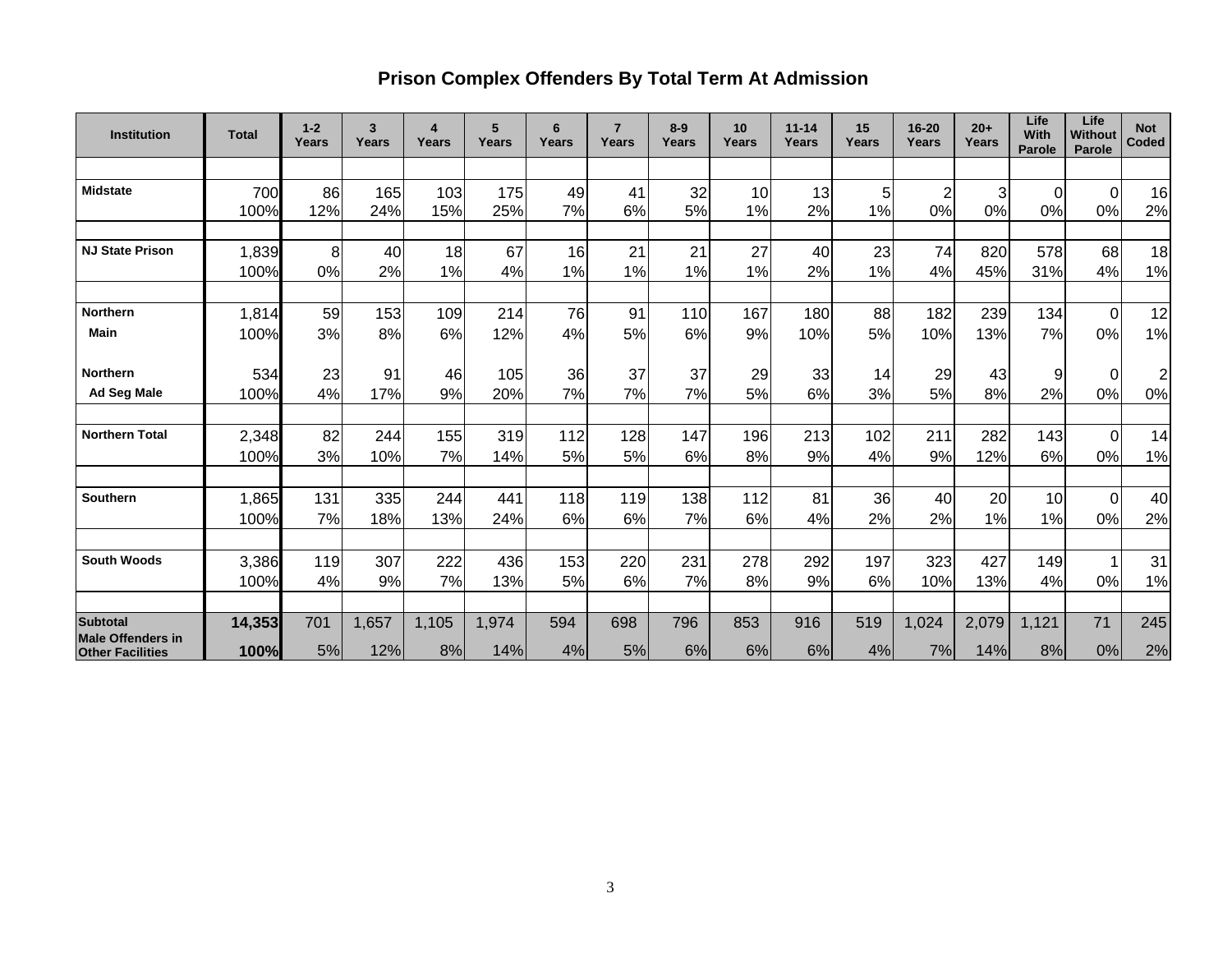| <b>Institution</b>    | Total  | $1 - 2$<br>Years | 3<br>Years | 4<br>Years | 5<br>Years | 6<br>Years | Years | $8-9$<br>Years | 10<br>Years | $11 - 14$<br>Years | 15<br>Years | 16-20<br>Years | $20+$<br>Years | Life<br>With<br>Parole | Life<br>Without<br>Parole | <b>Not</b><br>Coded |
|-----------------------|--------|------------------|------------|------------|------------|------------|-------|----------------|-------------|--------------------|-------------|----------------|----------------|------------------------|---------------------------|---------------------|
|                       |        |                  |            |            |            |            |       |                |             |                    |             |                |                |                        |                           |                     |
| <b>ADTC</b>           | 567    |                  | 23         | 19         | 56         | 24         | 50    | 68             | 93          | 63                 | 33          | 59             | 72             |                        | 01                        | $\overline{0}$      |
|                       | 100%   | $1\%$            | 4%         | 3%         | 10%        | 4%         | 9%    | 12%            | 16%         | 11%                | 6%          | 10%            | 13%            | $1\%$                  | 0%                        | 0%                  |
|                       |        |                  |            |            |            |            |       |                |             |                    |             |                |                |                        |                           |                     |
| <b>SUBTOTAL</b>       | 14,920 | 705              | 1,680      | 1,124      | 2,030      | 618        | 748   | 864            | 946         | 979                | 552         | 1,083          | 2,151          | 1,124                  | 71                        | 245                 |
|                       | 100%   | 5%               | 11%        | 8%         | 14%        | 4%         | 5%    | 6%             | 6%          | 7%                 | 4%          | 7%I            | 14%            | 8%                     | 0%                        | 2%                  |
|                       |        |                  |            |            |            |            |       |                |             |                    |             |                |                |                        |                           |                     |
| <b>Mahan - Female</b> | 752    | 34               | 157        | 73         | 124        | 42         | 34    | 25             | 40          | 36                 | 22          | 45             | 78             | 26                     | 01                        | 16                  |
| Prison                | 100%   | 5%               | 21%        | 10%        | 16%        | 6%         | 5%    | 3%             | 5%          | 5%                 | 3%          | 6%             | 10%l           | 3%                     | 0%                        | 2%                  |
|                       |        |                  |            |            |            |            |       |                |             |                    |             |                |                |                        |                           |                     |
| <b>Total Prison</b>   | 15,672 | 739              | 1,837      | 1,197      | 2,154      | 660        | 782   | 889            | 986         | 1,015              | 574         | 1,128          | 2,229          | 1,150                  | 71                        | 261                 |
| <b>Complex</b>        | 100%   | 5%               | 12%        | 8%         | 14%        | 4%         | 5%    | 6%             | 6%          | 6%                 | 4%          | 7%             | 14%            | 7%                     | 0%                        | 2%                  |

### **Prison Complex Offenders By Total Term At Admission**

#### **ADTC** MALE OFFENDERS IN OTHER FACILITIES

#### **FEMALE OFFENDERS**







The median term at ADTC is 10 years. The median term for Male Offenders in Other Facilities is 7 years.

> Thirty percent (30%) of all Male Offenders in Other Facilities are serving sentences of 16 years or more.

Eighty-four percent (84%) of all offenders at New Jersey State Prison are serving sentences of 16 years or more, with 578 Life With Parole and 68 Life Without Parole.

The median term at Edna Mahan is 5 years.

Fifty-two percent (52%) of the female offenders at Edna Mahan Correctional Facility for Women are serving sentences of 5 years or less.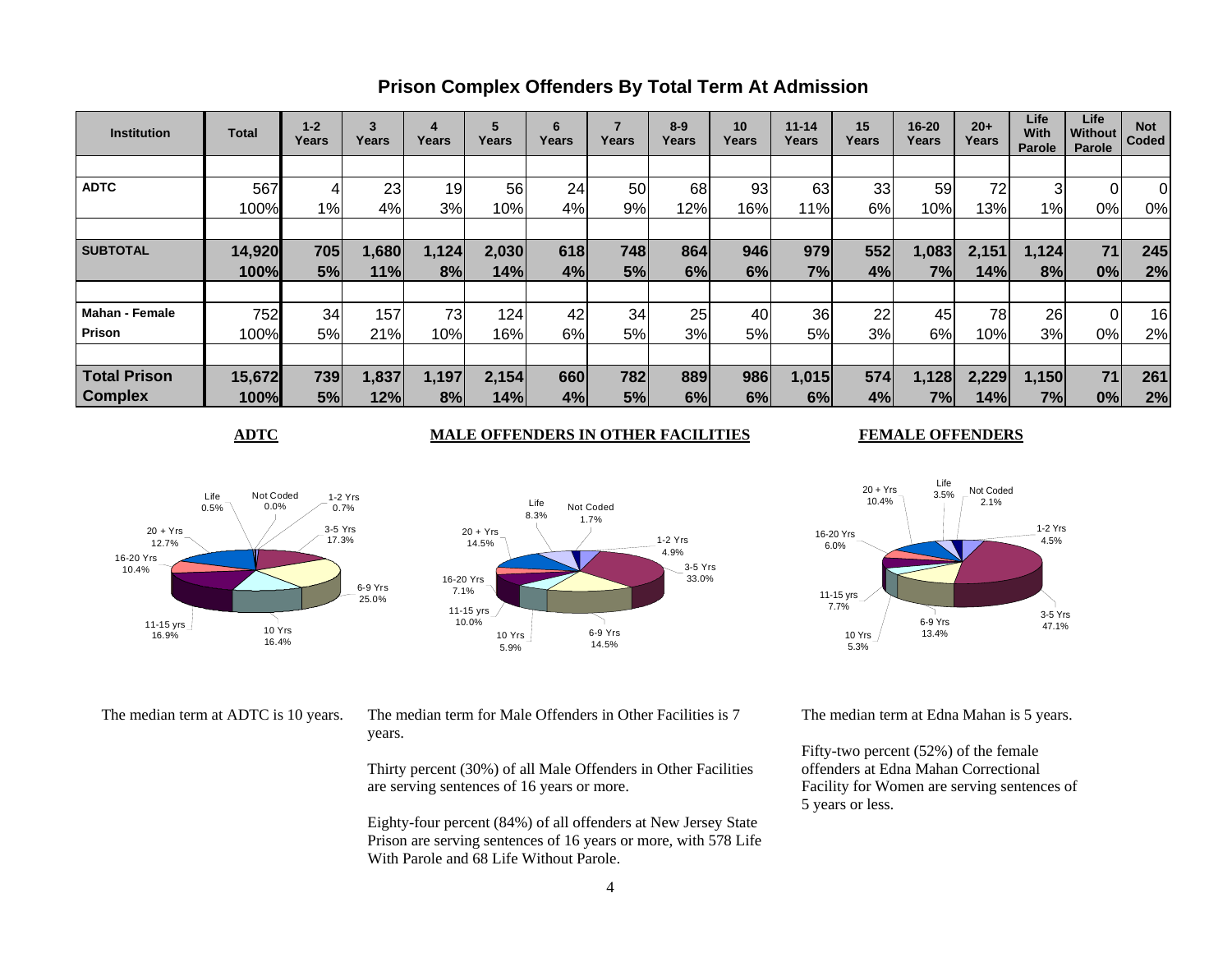| <b>Institution</b>                   | <b>Total</b>  | $1 - 2$<br>Years | 3<br>Years | 4<br>Years | 5<br>Years | 6<br>Years     | $\overline{7}$<br>Years | $8-9$<br><b>Years</b> | 10<br>Years | $11 - 14$<br>Years | 15<br>Years    | $16 - 20$<br><b>Years</b> | $20+$<br>Years | Life<br><b>With</b><br>Parole | Life<br>Without<br>Parole | <b>Not</b><br>Coded |
|--------------------------------------|---------------|------------------|------------|------------|------------|----------------|-------------------------|-----------------------|-------------|--------------------|----------------|---------------------------|----------------|-------------------------------|---------------------------|---------------------|
|                                      |               |                  |            |            |            |                |                         |                       |             |                    |                |                           |                |                               |                           |                     |
| <b>Garden State</b>                  | 1,756         | 70               | 333        | 149        | 469        | 131            | 138                     | 133                   | 103         | 98                 | 29             | 53                        | 29             | $\Omega$                      | $\Omega$                  | 21                  |
|                                      | 100%          | 4%               | 19%        | 8%         | 27%        | 7%             | 8%                      | 8%                    | 6%          | 6%                 | 2%             | 3%                        | 2%             | 0%                            | 0%                        | 1%                  |
|                                      |               |                  |            |            |            |                |                         |                       |             |                    |                |                           |                |                               |                           |                     |
| <b>Mountainview</b>                  | 1,054         | 46               | 332        | 131        | 309        | 90             | 52                      | 45                    | 23          | 11                 | $\overline{2}$ | $\overline{0}$            | $\Omega$       | $\Omega$                      | $\Omega$                  | 13                  |
|                                      | 100%          | 4%               | 31%        | 12%        | 29%        | 9%             | 5%                      | 4%                    | 2%          | 1%                 | 0%             | 0%                        | 0%             | 0%                            | 0%                        | 1%                  |
|                                      |               |                  |            |            |            |                |                         |                       |             |                    |                |                           |                |                               |                           |                     |
| Wagner                               | 575           | 35               | 106        | 51         | 118        | 32             | 50                      | 43                    | 35          | 38                 | 22             | 21                        | 5 <sup>1</sup> | $\Omega$                      | $\Omega$                  | 19                  |
| Main                                 | 100%          | 6%               | 18%        | 9%         | 21%        | 6%             | 9%                      | 7%                    | 6%          | 7%                 | 4%             | 4%                        | 1%             | 0%                            | 0%                        | 3%                  |
| Wagner                               | 226           | 10               | 54         | 15         | 58         | 12             | 19                      | 19                    | 8           | 13                 | 5 <sub>5</sub> | $6 \mid$                  | 5 <sub>l</sub> | $\Omega$                      | $\Omega$                  | $\mathbf 2$         |
| Ad Seg                               | 100%          | 4%               | 24%        | 7%         | 26%        | 5%             | 8%                      | 8%                    | 4%          | 6%                 | 2%             | 3%                        | 2%             | 0%                            | 0%                        | 1%                  |
| Wagner                               | 163           | $\overline{7}$   | 52         | 20         | 35         | $\overline{3}$ | 12                      | 4                     | 6           | 12                 | 4              | $\overline{0}$            | $\overline{0}$ | 0                             | $\Omega$                  | 8                   |
| <b>Minimum Units</b>                 | 100%          | 4%               | 32%        | 12%        | 21%        | 2%             | 7%                      | 2%                    | 4%          | 7%                 | 2%             | 0%                        | 0%             | 0%                            | 0%                        | 5%                  |
|                                      |               |                  |            |            |            |                |                         |                       |             |                    |                |                           |                |                               |                           |                     |
| Wagner                               | 964           | 52               | 212        | 86         | 211        | 47             | 81                      | 66                    | 49          | 63                 | 31             | 27                        | 10             | $\Omega$                      | $\Omega$                  | 29                  |
| <b>Total</b>                         | 100%          | 5%               | 22%        | 9%         | 22%        | 5%             | 8%                      | 7%                    | 5%          | 7%                 | 3%             | 3%                        | 1%             | 0%                            | 0%                        | 3%                  |
|                                      |               |                  |            |            |            |                |                         |                       |             |                    |                |                           |                |                               |                           |                     |
| <b>Total Youth</b><br><b>Complex</b> | 3,774<br>100% | 168<br>4%        | 877<br>23% | 366<br>10% | 989<br>26% | 268<br>7%      | 271<br>7%               | 244<br>6%             | 175<br>5%   | 172<br>5%          | 62<br>2%       | 80<br>2%                  | 39<br>1%       | $\bf{0}$<br>0%                | $\bf{0}$<br>0%            | 63<br>2%            |

# **Youth Complex Offenders By Total Term At Admission**